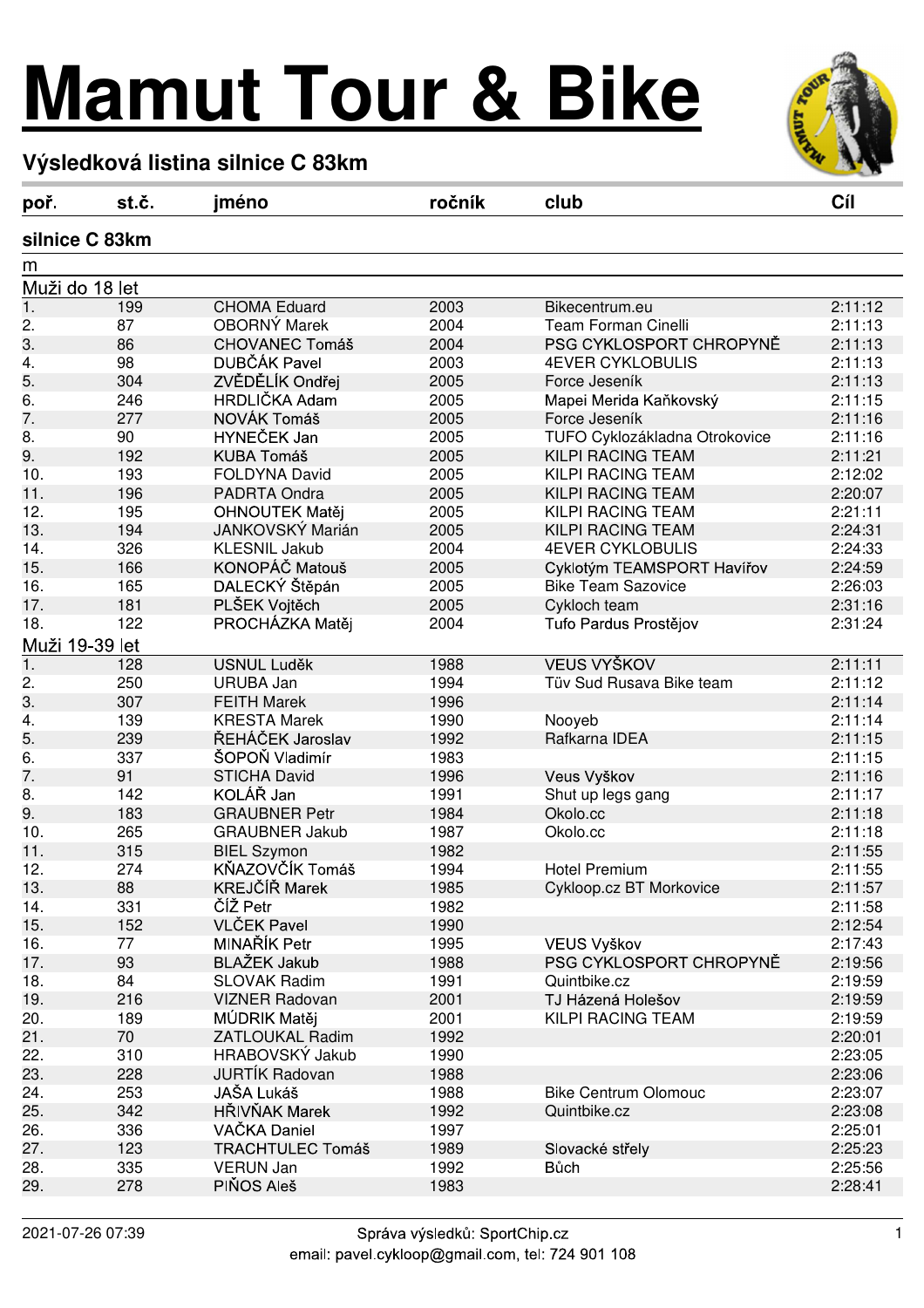## **Výsledková listina silnice C 83km**



| poř.                  | st.č. | jméno                  | ročník | club                          | Cíl     |  |  |
|-----------------------|-------|------------------------|--------|-------------------------------|---------|--|--|
| 30.                   | 202   | DOLEŽAL David          | 1997   | Okolo.cc                      | 2:29:13 |  |  |
| 31.                   | 309   | HRABOVSKÝ Tomáš        | 1992   |                               | 2:31:17 |  |  |
| 32.                   | 176   | ŠIK Jan                | 2002   |                               | 2:35:13 |  |  |
| 33.                   | 127   | POLÁŠEK Michal         | 1995   |                               | 2:40:30 |  |  |
| 34.                   | 130   | KONKOL Tomáš           | 1982   |                               | 2:41:13 |  |  |
| 35.                   | 83    | <b>HANNIG Jakub</b>    | 1991   | Quintbike.cz                  | 2:41:17 |  |  |
| 36.                   | 97    | BADAL Štěpán           | 1982   |                               | 3:07:42 |  |  |
| 37.                   | 177   | ŠTĚPÁNEK Michal        | 1986   |                               | 3:13:09 |  |  |
| 38.                   | 328   | ROSENBAUM Jan          | 2001   |                               | 3:13:09 |  |  |
| 39.                   | 339   | KOUTNÝ Jakub           | 1988   |                               | 3:39:32 |  |  |
| 40.                   | 101   | <b>MOURAL Petr</b>     | 1993   |                               | 4:08:10 |  |  |
| Muži 40 - 49 let      |       |                        |        |                               |         |  |  |
| $\overline{1}$ .      | 322   | PÁTÍK Tomáš            | 1980   | KJ                            | 2:11:15 |  |  |
| 2.                    | 298   | <b>HYNEČEK Roman</b>   | 1975   | TUFO CykloZákladna Otrokovice | 2:11:16 |  |  |
| 3.                    | 151   | KÖNIG Radek            | 1976   | Normalieczech                 | 2:11:57 |  |  |
| 4.                    | 327   | POSPIŠIL Petr          | 1980   | <b>ONI ROAD</b>               | 2:19:57 |  |  |
| 5.                    | 26    | PÁNEK Libor            | 1979   | PSG CYKLOSPORT CHROPYNĚ       | 2:23:03 |  |  |
| 6.                    | 95    | VOJTÍŠEK Petr          | 1972   | <b>WINNERS Znojmo</b>         | 2:23:04 |  |  |
| 7.                    | 129   | VÁVRA Lukáš            | 1980   | KOLACIHAL.CZ                  | 2:23:05 |  |  |
| 8.                    | 284   | <b>KOLKUS Tomáš</b>    | 1980   | Spartakus Brothers            | 2:23:08 |  |  |
| 9.                    | 314   | KUBIČÍK Martin         | 1974   | <b>AMT Team</b>               | 2:24:36 |  |  |
| 10.                   | 119   | FELDVABEL David        | 1976   | KOLACIHAL.CZ                  | 2:26:02 |  |  |
| 11.                   | 143   | <b>HONZÁK Petr</b>     | 1981   |                               | 2:26:02 |  |  |
| 12.                   | 71    | <b>MOSLER Jan</b>      | 1980   | Lokotechnika                  | 2:31:25 |  |  |
| 13.                   | 178   | <b>HLAVACEK Marek</b>  | 1981   |                               | 2:41:13 |  |  |
| 14.                   | 76    | POUR Jan               | 1974   | <b>POURYS Team</b>            | 2:41:14 |  |  |
| 15.                   | 209   | VAŠICA Martin          | 1972   | Sokol Třebětice               | 2:41:14 |  |  |
| 16.                   | 317   | KUNICKÝ Radek          | 1980   | ZAF velosport                 | 2:43:22 |  |  |
| 17.                   | 164   | <b>KOCH Petr</b>       | 1972   |                               | 2:48:29 |  |  |
| Muži 50 - 59 let      |       |                        |        |                               |         |  |  |
| 1.                    | 72    | PISTOVČÁK Roman        | 1970   |                               | 2:12:54 |  |  |
| 2.                    | 272   | <b>FLAJSAR Jiří</b>    | 1967   |                               | 2:29:07 |  |  |
| 3.                    | 324   | <b>HAJDÍK Karel</b>    | 1968   |                               | 2:29:09 |  |  |
| 4.                    | 341   | LOVEČEK Martin         | 1971   | <b>LOS Rapidos</b>            | 2:35:59 |  |  |
| 5.                    | 297   | ŠRAMEK Milan           | 1962   | PSG CYKLOSPORT CHROPYNĚ       | 2:36:02 |  |  |
| 6.                    | 285   | PIKALEK Milan          | 1962   | Cyklo Team                    | 2:43:06 |  |  |
| 7.                    | 94    | PÍŠTĚK Martin          | 1970   |                               | 2:48:29 |  |  |
| 8.                    | 300   | FRYČ Martin            | 1965   |                               | 3:13:51 |  |  |
| 9.                    | 261   | KŘEČEK Miloslav        | 1964   |                               | 3:15:18 |  |  |
| 10.                   | 226   | KATRŇÁK Bronislav      | 1965   |                               | 3:17:24 |  |  |
| 11.                   | 75    | <b>LESKOVJAN Tomáš</b> | 1963   |                               | 3:25:53 |  |  |
| 12.                   | 234   | <b>HRON Tomáš</b>      | 1967   |                               | 3:58:02 |  |  |
| Muži 60 let a starší  |       |                        |        |                               |         |  |  |
| 1.                    | 212   | MÍČEK Oldřich          | 1958   | Cyklokramo                    | 2:24:34 |  |  |
| 2.                    | 210   | PROCHÁZKA Jan          | 1951   | <b>KAC</b>                    | 2:56:18 |  |  |
| 3.                    | 214   | <b>FAJNER Anton</b>    | 1960   | Acapulco Team                 | 3:00:00 |  |  |
| 4.                    | 295   | PEKARČÍK Jiří          | 1953   |                               | 3:05:48 |  |  |
| 5.                    | 114   | <b>KOZA Emil</b>       | 1957   |                               | 3:18:30 |  |  |
| 6.                    | 171   | ŠÍBL Miloslav          | 1954   |                               | 3:25:48 |  |  |
| 7.                    | 160   | DANĚČEK Lubomil        | 1956   |                               | 3:40:00 |  |  |
| 8.                    | 78    | HRADECKÝ Jaroslav      | 1949   |                               | 3:41:23 |  |  |
| 9.                    | 159   | PRUŠA Vítězslav        | 1960   |                               | 3:43:42 |  |  |
| 10.                   | 109   | ŠIŠKA Oldřich          | 1955   | Dr.a.cy                       | 4:30:02 |  |  |
| W                     |       |                        |        |                               |         |  |  |
| <b>Ženy 19-39 let</b> |       |                        |        |                               |         |  |  |
| $\overline{1}$ .      | 85    | BARTOŠOVÁ Denisa       | 1992   | Cyklotým TEAMSPORT Havířov    | 2:11:58 |  |  |
| 2.                    | 316   | MAZUREK Margorzata     | 2001   |                               | 2:31:17 |  |  |
|                       |       |                        |        |                               |         |  |  |